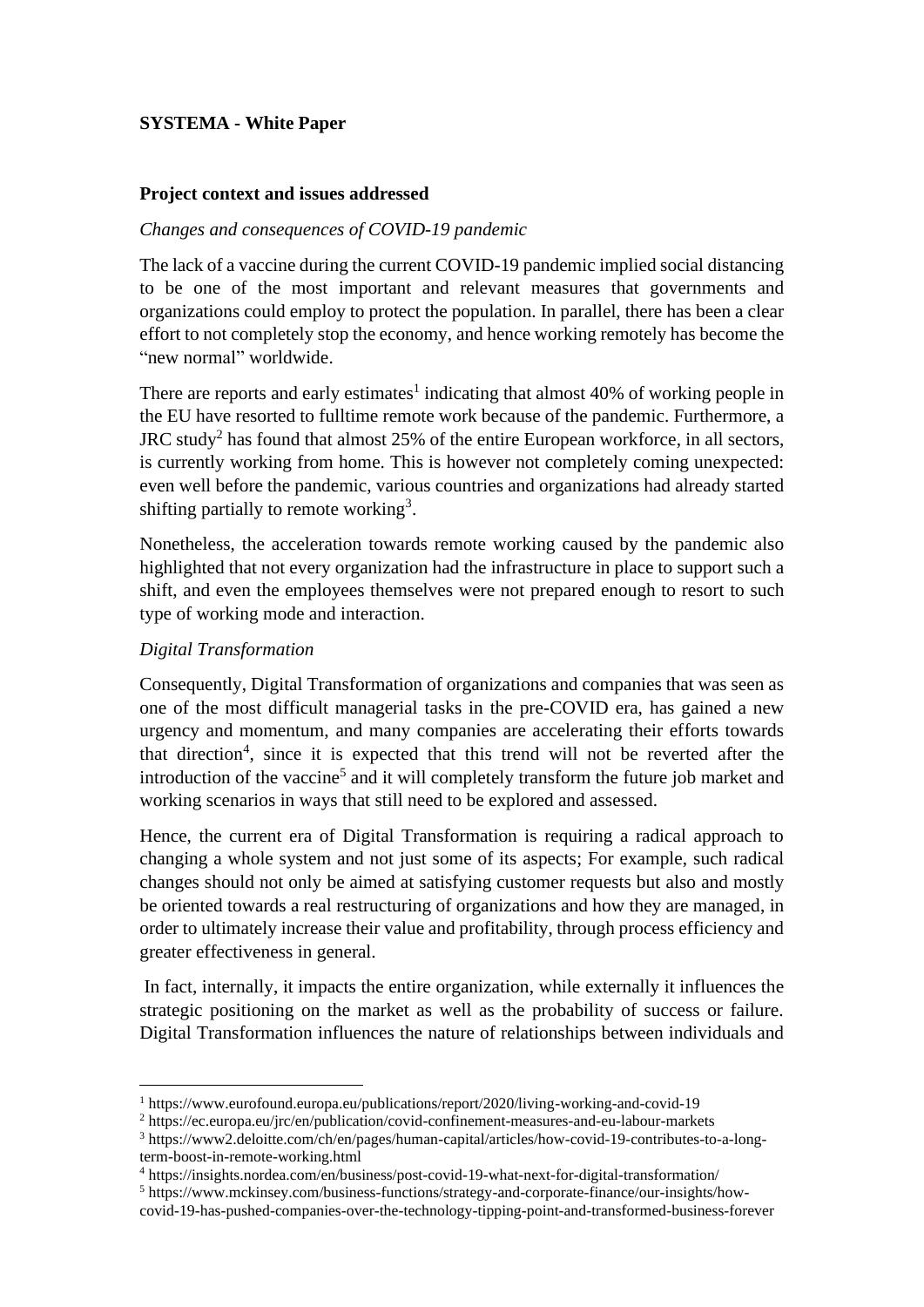organizational units, which become increasingly complex especially in larger organizations.

# *Sustainable development*

Another characteristic of the COVID-19 pandemic has been that the effort for Sustainable Development of countries and organizations has been momentarily reversed and the focus has shifted to survival<sup>6</sup>. This trend is not expected to continue, because it is becoming clearer and clearer that crises such as those of a pandemic and those that will be caused by climate change can and "have to" be avoided. As a result, Sustainable Development that acquired a prominent importance in the 1980s, has recently entered a new wider awareness phase which is expected to define the policy making of the 2020s (also because of the fundamental role towards achieving the goals in the Agenda 2030).

However, designing and implementing successful sustainable policies is also an extremely complex process, due to their intrinsic systemic nature; such problems have long term horizons, they are characterized by deep levels of uncertainty, tight interdependency among its different aspects, and lengthy time delays between policy actions and their consequences and impacts. The situation is hindered even more by the high costs (that are not solely monetary) that are involved by trial and error attempts (which can be recognized in many of the policies implemented so far from various governments) and by the aforementioned time lags between policies and perceived impacts: in other words, we cannot allow ourselves anymore to try out a policy, wait for its delayed effects and then realize that it was not effective. Furthermore, the rapidly evolving technology, constantly creates new circumstances that may render policies ineffective.

# *The need for new skills*

All the examined limits and issues could be overcome by employing digital skills (programming, data analysis, machine learning): in fact, in the past decade, with the increased penetration of technology and personal computers, digital skills became essential tools for young people that placed them in advantage positions in the market.

However, researchers and policy makers recognized that learning just digital skills is not sufficient in such a changing environment, and there is also the need to promote computational thinking in education. Similarly, there is the need to further enhance youth capabilities by teaching them how to view a system/policy holistically. Furthermore, new skills will be required to develop and/or enhance critical thinking, problem solving capabilities in complex environments and communications skills.

These necessary skills are not only necessary for the achievement of Sustainable Development but also for the task of Digital Transformation itself.

This fact was recognized by the European Commission in the report "Rethinking Education: investing in skills for better socioeconomic outcomes", where they stated:

<sup>6</sup> https://www.ecomatcher.com/whats-next-for-corporate-sustainability-in-a-post-covid19-world/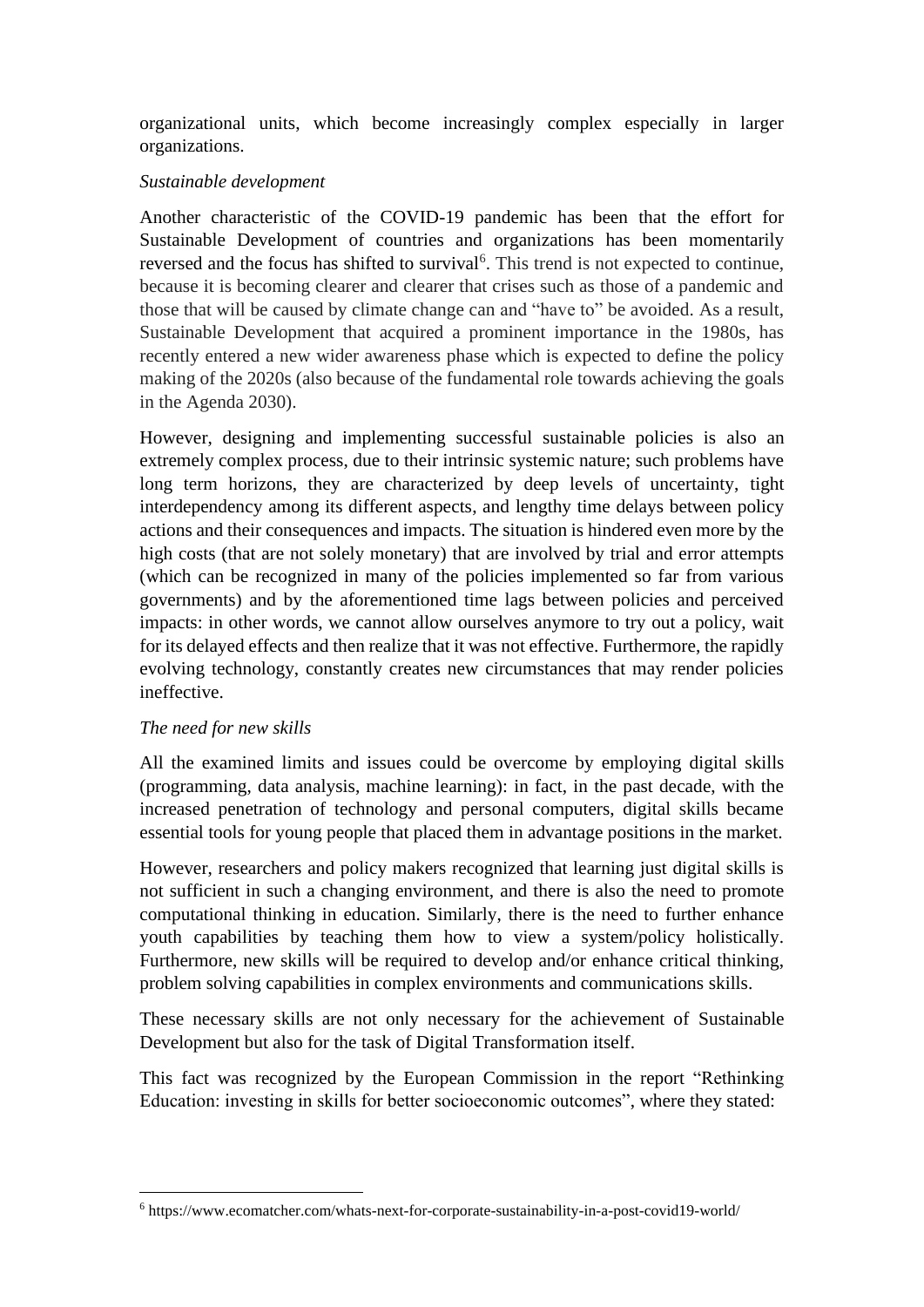"*Transversal skills such as the ability to think critically, take initiative, problem solve and work collaboratively will prepare individuals for today's varied and unpredictable career paths*" 7

# **Project scope and objectives**

.

The SYSTEMA project was conceived to address the incentive of the European Commission, focused on Sustainable Development and Digital Transformation. The partners of the SYSTEMA project believe that the core ability to achieve the transversal skills necessary in the 21<sup>st</sup> century is to fully understand the dynamics of such problems by means of Systems Thinking (ST).

In brief, Systems Thinking is a learning strategy to understand the world, that emphasizes the relationships among a system's parts, rather than the parts themselves. It is composed of visual, verbal and kinesthetic tools for analysis, with a shared vocabulary for defining problems and finding solutions.

In this context, Systems Thinking will play a crucial role in setting a common and effective mindset that will be more and more needed to deal with two fundamental issues that our world today is facing: the need to strive for a better and sustainable development approach and by accompanying such development through a parallel digital development of our society.

Under this perspective, the SYSTEMA project therefore also aims at addressing the priority of adult education "Extending and Developing the competences of educators and other personnel who support adult education" and other horizontal priorities like "Supporting individuals in acquiring and developing basic skills and key competences" and "Environmental and climate goals" by:

- 1. developing key competencies focusing on (a) systems thinking skills to improve information-processing, self-direction, problem-solving and communication (b) computational and mathematical skills to translate systems thinking skills into actionable models in the fields of sustainable development and digital transformation
- 2. leveraging the latest ICT technologies to improve the quality of training
- 3. developing a comprehensive training approach that will support educational organizations to identify the strengths and weaknesses of their skills development systems.

Hence, at its core, the SYSTEMA project is focused on providing advanced training that will include:

- the ability to know how to observe and grasp the "circular" nature of the world we live in
- building a higher awareness of the role of the "systems" structure in determining their behaviour
- understanding the role and impacts on the behaviour of a system due to its feedback loops

<sup>7</sup> https://www.cedefop.europa.eu/files/com669\_en.pdf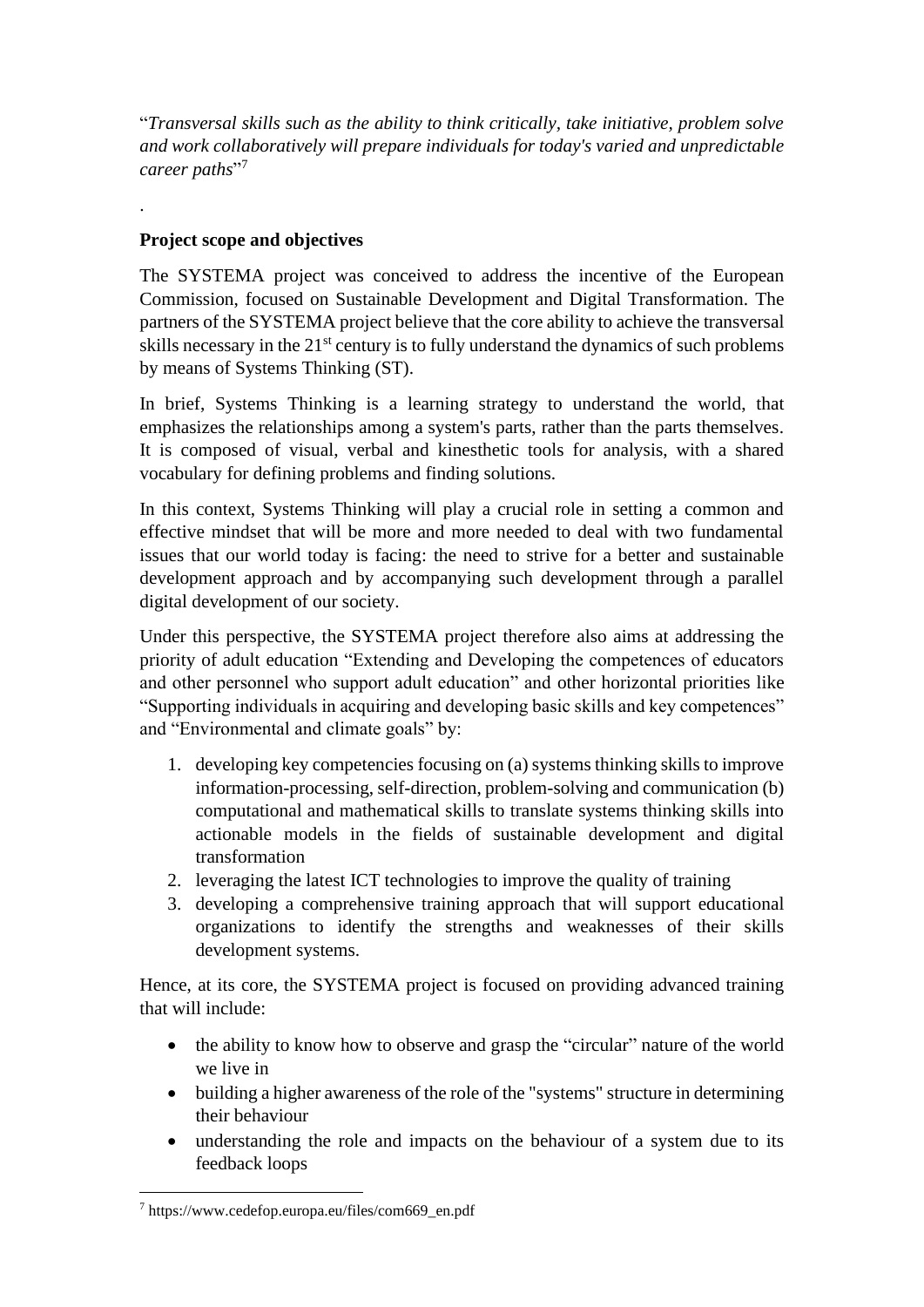- understanding of the presence of systemic delays between actions and impacts
- understanding that there are potentially unexpected consequences for actions

Such skills may appear abstract and vague, but they are exactly what will be needed if we are to face and solve successfully the hard challenges posed by both Sustainable Development and Digital Transformation.

In fact, any attempt to design and implement policies that are oriented towards Sustainable Development will have to be interdisciplinary, innovative and adaptable to any new circumstances created by the rapidly evolving technology. As a result, any attempt towards achieving a proper Sustainable Development will necessarily have to also address the complex aspects of a society undergoing a full Digital Transformation process. Such a process is already oriented towards a real optimization and restructuring of organizations and how they are - effectively and efficiently - managed in order to increase their value and profitability. Which necessarily implies a systemic perspective and vision.

Consequently, the objective of the project will be to prepare and train, through the Systems Thinking (ST) approach, a pool of people that will become the trainers of next generations and who will in turn be needed in public and private organizations across Europe.

The target groups and stakeholders will include:

- Adult Trainers/Educators in Professional Education and in High Educational **Institutions**
- Teachers/Professors/Researchers
- Private/Public Managers (policy makers)

These will be selected mostly starting from the two target topics (Sustainable Development and Digital Transformation), in which the current educational gaps will be addressed by exploiting the power of ST.

For this purpose, there will be the need to establish how to introduce the common language of ST to the target groups and secondly how to declinate and verticalize it in the target topics.

ST will become the common language that will allow getting to a higher stage in understanding the true problems in sustainable development and digital transformation. After taking the course in ST, educators will have the chance to tackle problems in their fields with a renovated capability of addressing many interdependent and circular issues thanks to the new skills that will allow them to deal with dynamic complexity.

The project will also evaluate its effectiveness in bringing educators to a higher level in understanding complex dynamics in their field of expertise by means of specific cognitive tests.